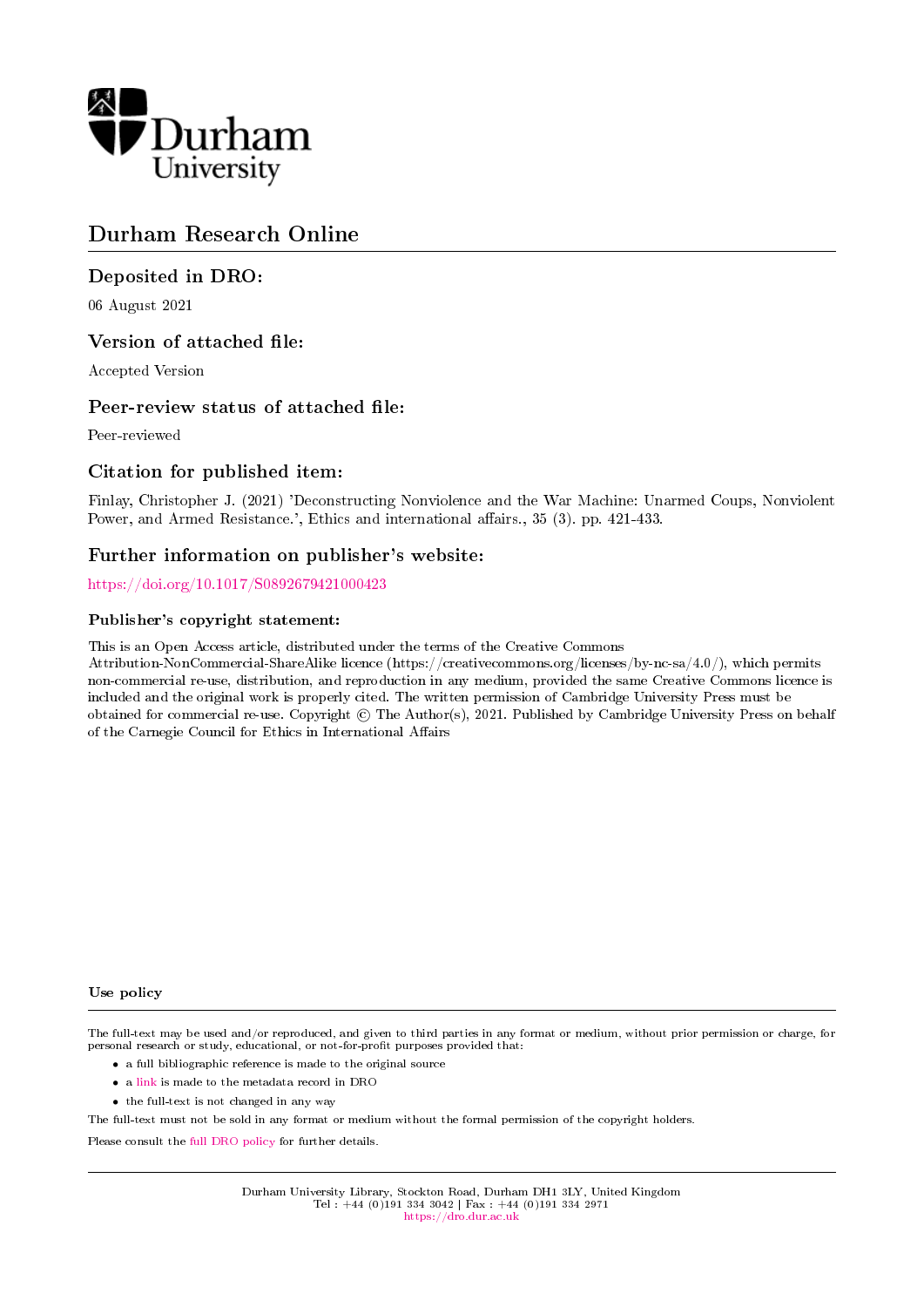# **Deconstructing Nonviolence and the War Machine: Unarmed Coups, Nonviolent Power, and Armed Resistance**

Christopher J Finlay, Durham University

### Abstract

Proponents of nonviolent methods often highlight the extent to which they rival arms as effective means of resistance. Erica Chenoweth and Maria Stephan, for instance, influentially compared civil resistance techniques favorably with armed insurrection as means of bringing about progressive political change. Ned Dobos cites their work in support of the claim that similar methods—organized in the form of Gene Sharp's idea of 'civilian-based defense'—may be substituted for regular armed forces in the face of international aggression. I deconstruct this line of pacifist thought by arguing that it builds on the wrong binary. Turning away from a violence/nonviolence dichotomy structured around harmfulness, I look to Richard B. Gregg and Hannah Arendt for an account of nonviolent power defined by not being *coercive*. Whereas nonviolent methods of coercion in the wrong hands still have the potential to subvert democratic institutions—just as armed methods can—Gregg's and Arendt's conceptions of nonviolent power identify a necessary bulwark against both forms of subversion. The effectiveness of non-coercive, nonviolent power is illustrated by the resistance of U.S. democratic institutions to largely nonviolent attempts at civil subversion by supporters of Donald Trump, during Trump's attempts to overturn the election in 2020. By contrast, if coercive violence had any significance, it is visible not in the riotous behavior of the Trump supporters on January 6, 2021, but in the state's deployment of force—especially the National Guard—to contain the chaotic destruction Trump's supporters threatened.

Keywords: Civil resistance; nonviolence; violence; Richard Gregg; Hannah Arendt; coup d'état; United States Capitol Attack; jus ante bellum; coercion; harm.

Proponents of civil resistance have long believed that nonviolent methods rival the effectiveness of armed force as means of resistance. Among recent contributors, Erica Chenoweth and Maria Stephan have, perhaps, been the most prominent.<sup>1</sup> Using quantitative methods to compare contrasting means of bringing about progressive political change contributes to a powerful tradition found, notably, in the ideas and practices of Mahatma Gandhi, Martin Luther King Jr., and Gene Sharp. In his recent book, Ethics, Security, and the War Machine: The True Cost of the Military, Ned Dobos offers a powerful extension of this view through a critique of the widespread commitment by states to maintaining established military forces.<sup>2</sup> Building on Sharp's idea of civilian defense systems (CDS), Dobos argues that nonviolent methods offer a viable substitute for regular armed forces in the face of international aggression. If CDS are potentially as effective as regular armies trained in the use of violence in defending against external military threats, then he thinks it undermines the common assumption that democratic states need to maintain professional armed forces. In their present form, these forces pose a number of dangers. Their training commonly generates a moral code and a culture at odds with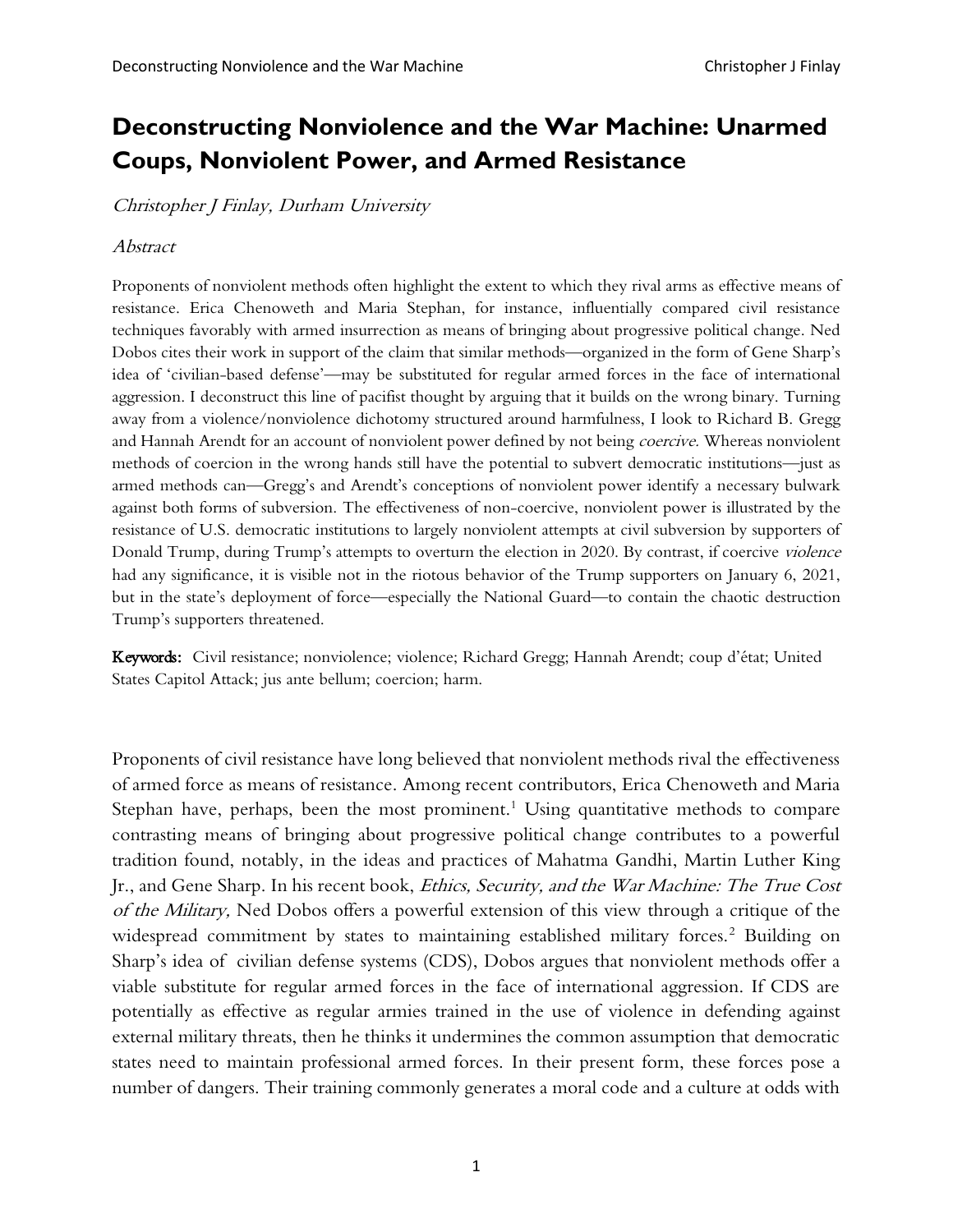the values of civilian life. And it is impossible to eliminate the danger that soldiers will leverage their violent skills and equipment to overthrow civilian authorities in a coup d'état. So, if the methods of CDS compare favorably to those of armed force in resisting foreign occupiers, then democracies ought to consider defunding the army in favor of training their citizens in organized nonviolence. This offers strong support for Dobos's wider claim that ethicists cannot simply assume that the armed forces on which just wars rely are legitimate institutions in the first place.

I offer a twofold critical response to this line of thought. First, I argue that if the civil resistance methods associated with CDS really are as effective as their proponents claim, then replacing the military with such an institution would mitigate the dangers of military *coups d'état*. But secondly, the same fact should make us more circumspect about nonviolent methods. Organized civil resistance can be employed subversively as well as progressively. If it is a powerful tool in the hands of democratic egalitarians, then it will be no less powerful in the hands of fascists. This is not to say that civil resistance methods cannot be valuable—they certainly can. But at least some of the methods used by civil resisters are valuable in a more narrowly instrumental way that is akin to the value we place on armed force: both can serve just ends with varying degrees of effectiveness; but both are dangerous, morally and politically; and both, therefore, ought to be used only for certain ends, under limited conditions, and with due restraint. Dobos recognizes that non-violent "weapons" could be subject to "occasional misuse."<sup>3</sup> But I argue that their versatility indicates a much deeper problem.

To make my case, I focus on a pair of dichotomies around which the argument for nonviolent civil resistance is constructed. The more fundamental one juxtaposes violence with nonviolence. The second builds on this binary, opposing military establishments, their equipment, training, methods, and ethos, with the methods, training, and spirit of civil resistance and CDS. Turning away from a violence/nonviolence binary structured around harmfulness, I draw on Richard B. Gregg and Hannah Arendt for an account of nonviolent power defined by *non-coerciveness*. Whereas nonviolent coercion has the potential in the wrong hands to subvert democratic institutions, just as armed methods can, nonviolent power is a necessary bulwark against both violent and nonviolent forms of subversion. Rather than divesting from armed force or investing in CDS, I therefore think democracies ought to focus on sustaining the beliefs and civic virtues that constitute the essential power of political institutions.

## **Civilian Defense and Civil Resistance**

My first, more superficial argument takes aim at a pair of claims that complement each other in Dobos's argument for substituting CDS for a permanent military. On the one hand, domestic military establishments endanger democracies by equipping a subset of their populations with a set of hardware, training, and ethos that lends itself to military takeover. This risk of *coup d'état*, combined with what Dobos claims is the potential of CDS to oppose invasion and resist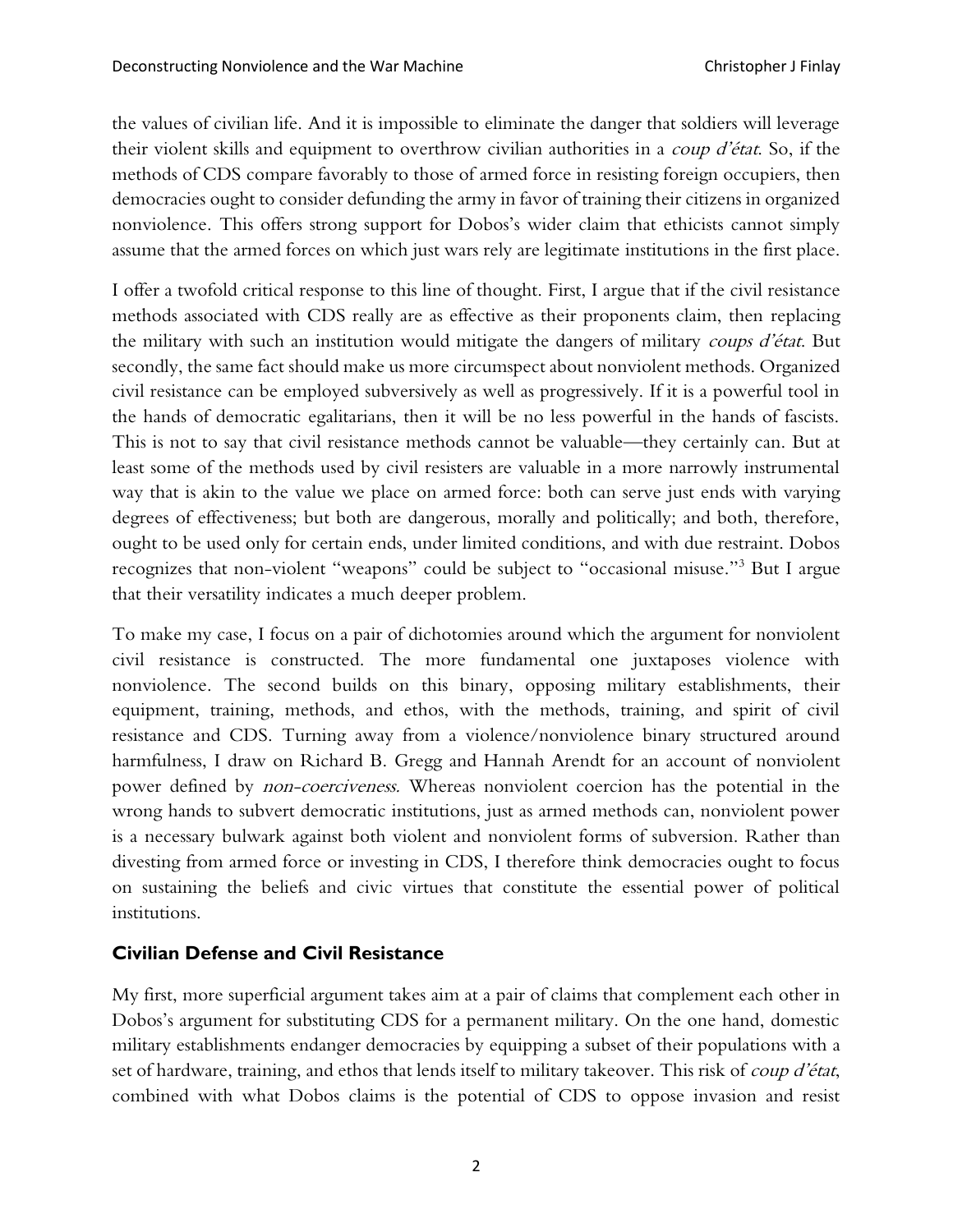occupation, bolsters the argument that we ought to consider seriously the possibility of abandoning arms altogether. Were there no other way to resist foreign aggression than a military one, then the coup risk might be worth taking. But if CDS offers a viable alternative, then disarmament (or "transarmament" from armed force to civil resistance) is worth considering.<sup>4</sup>

Dobos argues from two premises. The first is that we have as much (or nearly as much) reason to fear the tyranny of domestic armed forces as we do the tyranny of foreign armed forces. Life after a domestic *coup d'état* more closely resembles the experience of foreign occupation than we might think.<sup>5</sup> The second premise is that unarmed civil resistance is as effective, or nearly so, at resisting foreign invasion forces and occupations as organized, professional armed forces are. Based on the second premise, Dobos maintains, we are likely to be as well off employing civilian defense as military defense, so far as foreign invasion is concerned.<sup>6</sup> And if we add the first premise, then we can even argue that we are better off employing civilian defense than employing a professional military. This is because harnessing civilian defense against foreign invaders, instead of using military force, obviates the risk of coup and domestic armed tyranny.

I will question the second premise later in this essay. But, for now, my immediate objection to Dobos's argument is that if the methods of civil resistance outlined by Gene Sharp are likely to be effective against foreign invaders and occupiers (the greater threat), then presumably they are likely to be effective enough to address domestic putschists, too. The availability of civil resistance methods means that the vulnerability of civilian populations to their own armies is less acute than might at first have appeared, which should reassure those worried by the coup risk posed by a professional military establishment. In which case, the argument about the potential of CDS to resist military force blunts rather than supports the argument from coup d'état.

But, of course, this objection would not actually defeat Dobos's argument outright. He only suggests that abolishing the military and concentrating instead on building CDS is something we ought to *consider* in light of his premises. And he succeeds in showing that this is a question worth asking. However, what the objection does indicate is that a comparison of the respective defense systems—military and civil—is likely to indicate less dramatic differences in their respective balances of benefits versus risks. In which case, it is less likely that projects for radical transformation will be proportionate. To shift from armed to unarmed defense will involve costs and risks of its own (including, one would imagine, the risk of triggering a coup). The morally relevant differences between the alternative systems need to be large enough to outweigh these risks. Whether or not they are large enough depends on detailed estimates and comparisons of the salience of different methods and institutions.

The best arrangements are likely to be those supported by relatively small differences in the degrees of effectiveness when we compare alternatives. For instance, if maintaining conventional armed forces is generally a little better than civil resistance at warding off foreign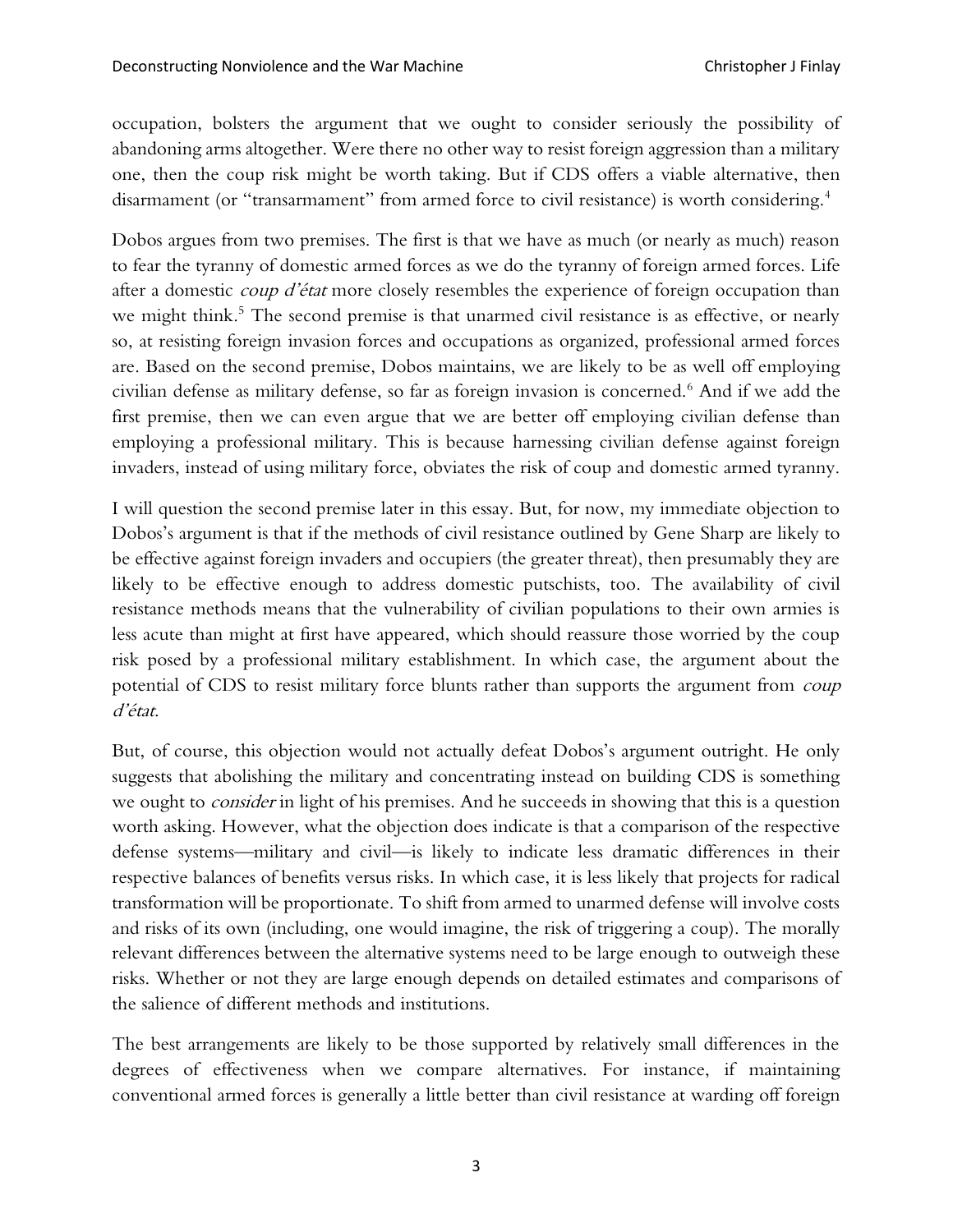invaders but poses a risk of domestic occupation through *coup d'état*, then the fact that civil resistance methods are at least somewhat effective in resisting militaries (whether domestic or foreign) might reduce the coup risk enough to make a continued commitment to arms worthwhile.

### **Nonviolence as Unarmed Force**

There is something more fundamental to say about the juxtaposition of military establishments and CDS. This concerns an ambiguity in the underlying dichotomy between the violence of the one and the nonviolence of the other. The ambiguity comes into view if we turn to the writings of two thinkers whose ideas closely resemble each other in some respects and yet who are not often brought into dialogue: Richard Gregg, whose Gandhian tract, The Power of Nonviolence, first appeared in 1934, and Hannah Arendt. Dobos contrasts violence and nonviolence in one way; Arendt and Gregg contrast them in another. In doing so, Arendt and Gregg imply a different binary from Dobos on the basis of which to evaluate various types of tactics. Reviewing the practices of civil resistance associated with CDS in light of this rival binary indicates a further source of potential danger to democracies, one partially concealed by Dobos's Sharpian analysis.

Let us assume that we can agree on what *violence* is. Perhaps, as Iris Marion Young puts it, it can be defined as "acts by human beings that aim physically to give pain to, wound, or kill other human beings, and/or to damage or destroy animals and things that hold a significant place in the lives of people."<sup>7</sup> The question is, what should we understand truly "nonviolent" action to be? In Dobos's account, non-violence appears chiefly in the guise of various kinds of tactics that Gene Sharp mapped out for challenging dictators and foreign aggressors. In a CDS, for instance, citizens would be trained in "how to organize targeted protests and boycotts, rally support, enlist more people to their cause—everything they would need to do to frustrate the ability of a foreign aggressor to benefit from his aggression."<sup>8</sup> The moral superiority of these methods to violence, Dobos indicates, has to do with harming: the "important difference," he writes, is that, unlike a military establishment, "a CDS would not rely on killing and maiming to achieve its objectives."<sup>9</sup>

I wonder, however, whether this really is the most important moral difference. An alternative suggestion can be found in Arendt's On Violence (1969) where she offers her famous twofold argument that not only must power and violence be sharply distinguished but also that they are opposites. Conceptually, she writes,

Power corresponds to the human ability not just to act but to act in concert. Power is never the property of an individual; it belongs to a group and remains in existence only so long as the group keeps together. When we say of somebody that he is "in power" we actually refer to his being empowered by a certain number of people to act in their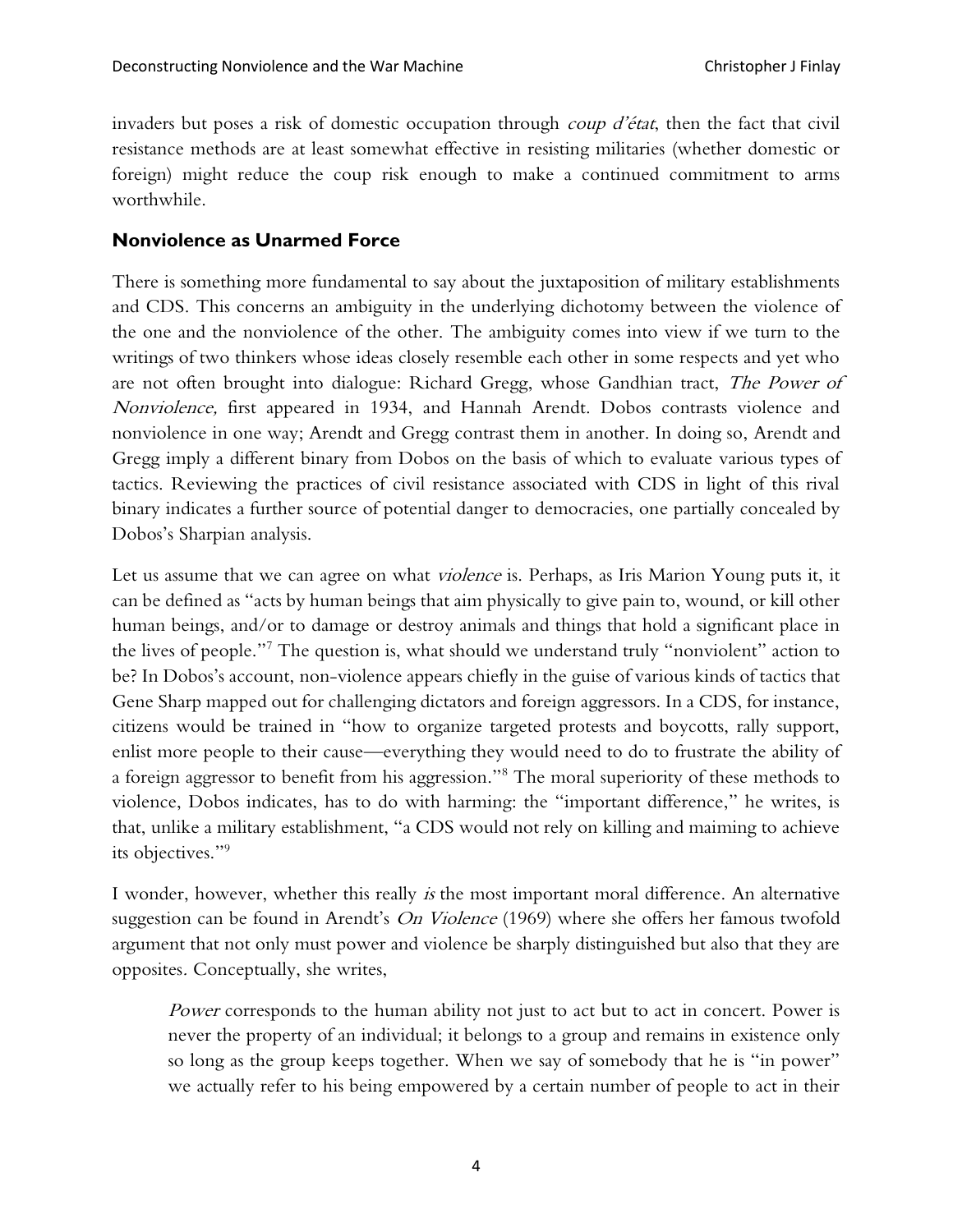name. The moment the group, from which the power originated to begin with […], disappears, "his power" also vanishes.<sup>10</sup>

Whereas power, Arendt argues, is an end in itself, violence, "is distinguished by its instrumental character. Phenomenologically it is close to strength, since the implements of violence, like all other tools, are designed and used for the purpose of multiplying natural strength."<sup>11</sup> Of course, as a form of concerted action, power, too, may be directed instrumentally towards ends. And it can also empower some individuals to wield force on behalf of that power, for instance, to defend it against external threats. But instrumentality does not define power. Power does not come into existence purely to serve ends, even though ends may issue from it and may themselves call instruments into being or into service.

Crucial to Arendt's differentiation of power from violence is not only instrumentality but also coercion. In contrast to speech, by which citizens may interact and conduct their affairs through "persuasion," violence imposes one's will "through mute coercion." Coerciveness is what makes violence so "disgraceful."<sup>12</sup> As such, it lends itself to those forms of strength that Western thinkers have often mistaken for political power.<sup>13</sup> Or, to follow Gregg, we might put it more pluralistically: By focusing too closely on one form of power—James Tully suggests calling this "power-over"—Western political thought has neglected another, perhaps more important form of power, "power-with." In Tully's paraphrase of Gregg's Gandhian philosophy, '[t]he power of non-violence, or satyagraha, is the intersubjective power of interacting "with and for each other" in cooperative ways in interdependent relationships with oneself (ethics), other humans, all life forms, and the spiritual dimension of existence. It is "power-with": the type of power that animates and sustains all branches of a nonviolent way of life'.<sup>14</sup> The opposing practice, then, involves coercion and subjection to one's will: "In contrast, violence and domination are the general type of power exercised in violent conflicts and unequal relationships of domination and subordination that are imposed and backed up by force, or the threat of force, and various types of legitimation. It is "power-over" in its many forms."<sup>15</sup>

So, whereas Dobos contrasts the physical harmfulness of violence with the absence of physical harm when using non-violence, Arendt and Gregg juxtapose a practice of violence identified closely with wielding coercive power over others with the non-coerciveness of the 'powerwith' that arises from acting and interacting with others in cooperation. The significance of this alternative distinction becomes clear when we consider the types of action that it excludes from the category of non-violence. These will include some of the tactics—and, indeed, the general understanding of resistance—promoted by Sharp.

Gregg has a very specific idea of how the right sort of nonviolent action functions: "we must understand one point thoroughly," he writes: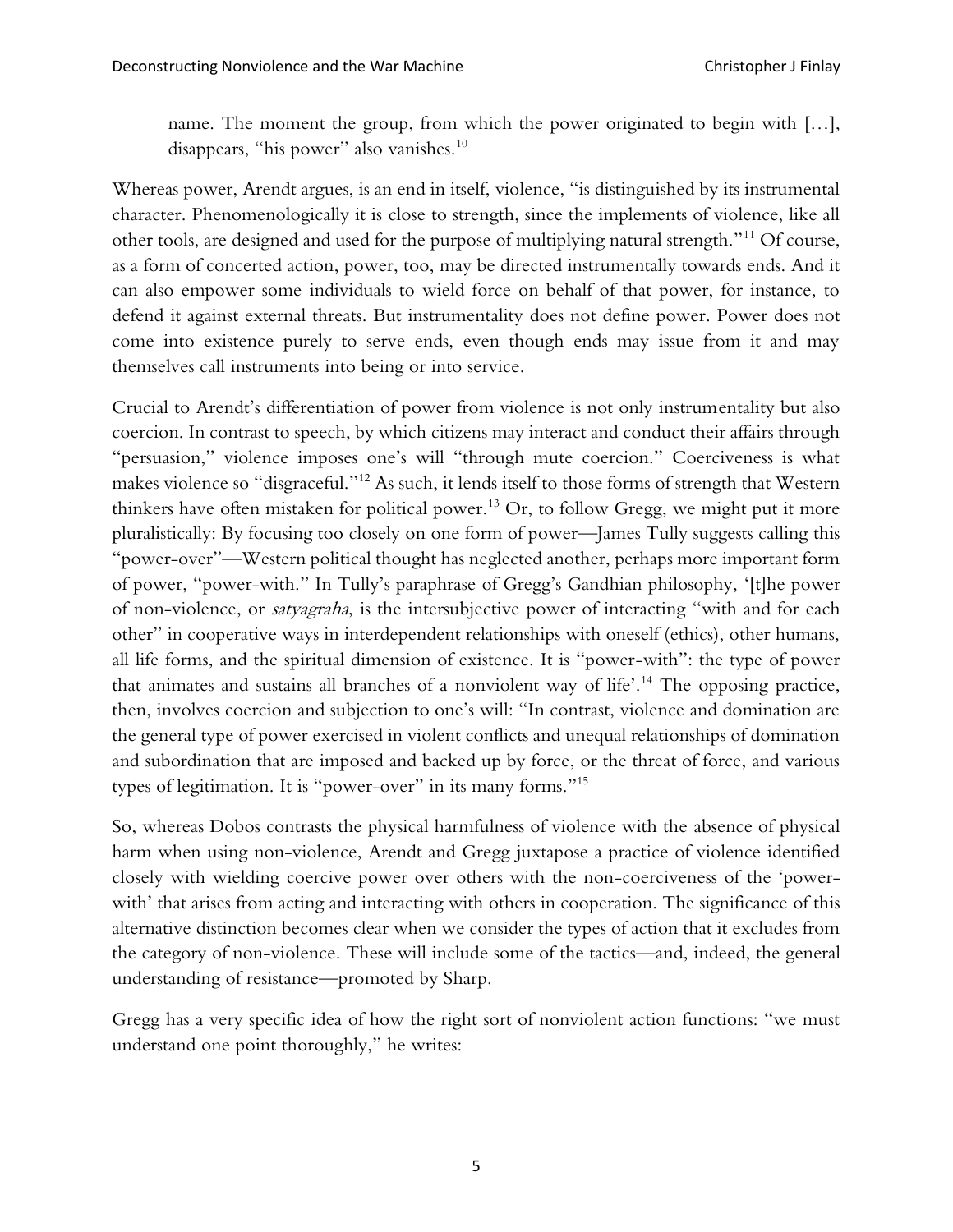The aim of the nonviolent resister is not to injure, or to crush and humiliate his opponent, or to "break his will," as in a violent fight. The aim is to convert the opponent, to change his understanding and his sense of values so that he will join wholeheartedly with the resister in seeking a settlement truly amicable and truly satisfying to both sides. [...] The function of the nonviolent type of resistance is not to harm the opponent nor impose a solution against his will, but to help both parties into a more secure, creative, happy, and truthful relationship.<sup>16</sup>

This cannot be achieved by any kind of arm-twisting; only *persuasion* can do it. Compare this with Dobos's characterization of the tactics of moral "Jiu-Jitsu" advocated by Sharp as they might be used against a foreign occupier:

non-violent resistance puts an aggressor in a kind of lose-lose situation. If he tolerates the non-cooperation and obstruction of the natives, it effectively means relinquishing control of the territory and its people. It probably also means losing the ability to extract resources, insofar as this depends on the participation of local labourers, farmers, technicians, transport workers, and the like. This would seem to defeat the very purpose of the aggression, leaving the occupier with little reason to remain. On the other hand, if the aggressor uses violence in an attempt to compel cooperation, this is both expensive and liable to backfire in the ways just described, and again the aggressor cedes power. [...] If the attacker does not use force he cannot take down the defender. But if the attacker does use force, his own momentum is turned against him, he is thrown off balance, and again the defender is left standing.<sup>17</sup>

Like Gregg, Sharp recognizes that nonviolent action might convert its opponents, but he thinks this very rare. Instead, he emphasizes "mechanisms" that can be used to "chang[e] the conflict situation and the society so that the opponents simply cannot do as they like." Centrally, these include what he calls "coercion." <sup>18</sup> Coercion encompasses measures by which "the system may be paralyzed by resistance" while "noncooperation" is used to prevent a regime from performing necessary functions "unless the resisters' demands are met."<sup>19</sup>

So while Sharp and Gregg both use the term "Jiu-Jitsu," they use it to refer to quite different things. Sharp relishes the potential of an imaginative array of trip wires that can stumble and entrap opponents tactically. The opponent's will is broken once they realize that they will be continuously thwarted and that further efforts will be self-defeating. By contrast, Gregg thinks that any attempt to gain such an advantage over one's opponent falls back into the trap of domination and, hence, re-enacts the distinctive evil of violence. As Tully puts it, when "resisters mobilize ill-will, fear, anger, and enmity, and engage in strategies to gain power over violent opponents, then both contestants are playing the same power-over game. It is war by other means."<sup>20</sup> Instead, Gregg thinks, the resister ought to seek to change the opponents' minds so that there is no need to coerce them.<sup>21</sup> This contrast highlights, as Tully says, "the greatest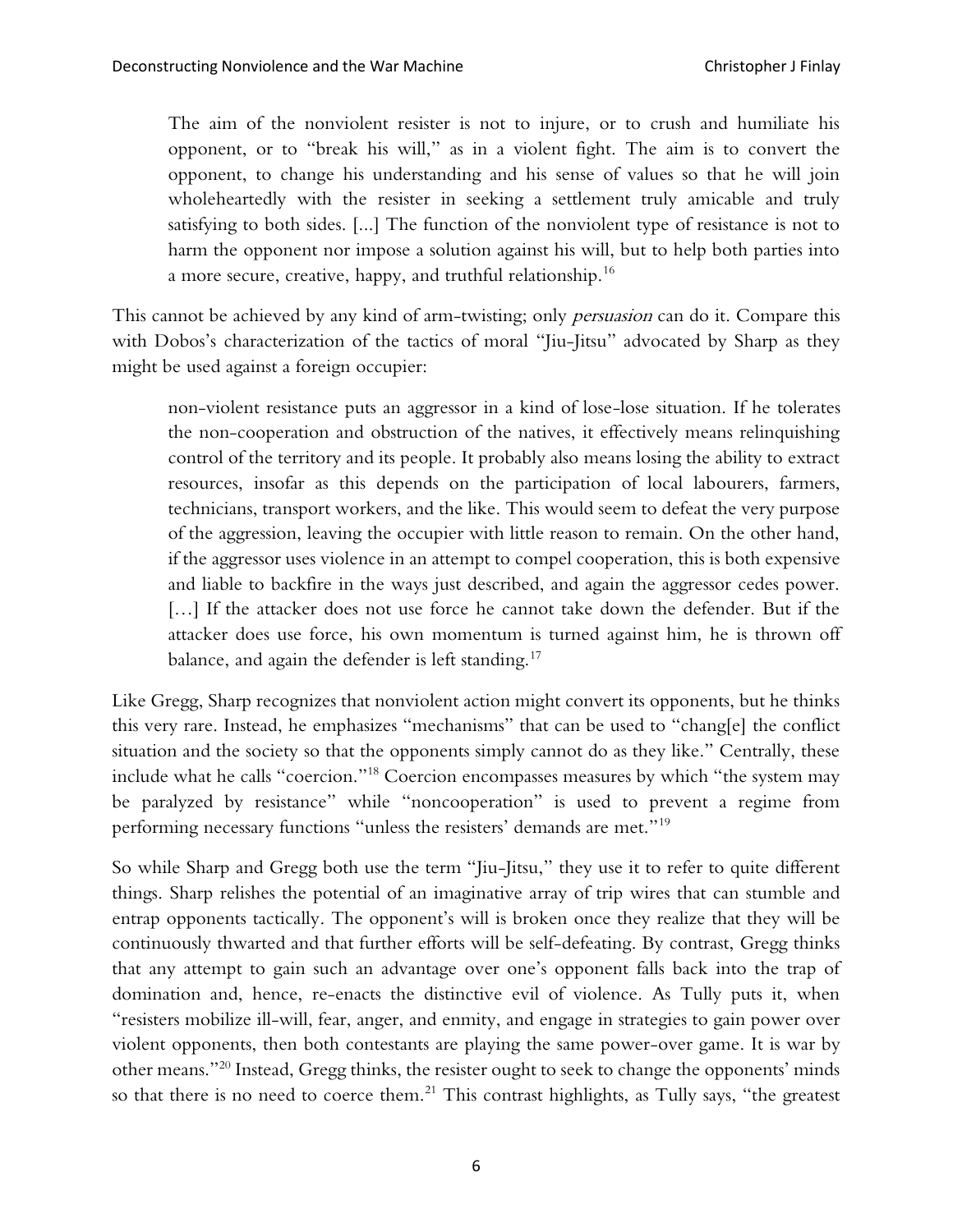and most important dis-analogy with jiu-jitsu and all violent methods": truly nonviolent action eschews the coercive power-over entirely that is inseparable from violent methods.

Arendt's and Gregg's reflections call into question the simple violence/nonviolence binary on which Sharp's and Dobos's analyses are constructed. Let's say we continue to identify violence in the ordinary sense of the word, more or less as Young defines it. We now have two types of unarmed action, each distinguished from violence in a different way: on the one hand, there is what we can call the unarmed force of Sharp's jiu-jitsu; on the other, there is the persuasive power-with of Gregg's pure nonviolence: let us call this "nonviolent power.".<sup>22</sup> Instead of one dividing line we now have two. Moreover, each construal of the violence/nonviolence binary establishes a different moral hierarchy. What distinguishes violence from both unarmed force and nonviolent power and renders it morally dubious by comparison is its intentional harmfulness. But what distinguishes nonviolent power from both violence and unarmed force is the absence of any attempt to use nonviolent power to dominate and coerce.<sup>23</sup>

Dobos's analysis builds on the first binary, contrasting harmfully destructive acts (violence) with actions that do not instrumentalize harmful destruction but that at least some of the time coerce (unarmed force plus, perhaps, nonviolent power)—tactics ('non-violent "weapons"') such as boycotts, strikes, ostracizing those who cooperate with the opponent, blockades, and sit-ins.<sup>24</sup> My suggestion, by contrast, is that the second binary is at least as important. Instead of emphasizing destructive harming (violence alone), we ought to focus on coercion (not only violence but also unarmed force). To see why, we need to turn to the dangers that coercive forms of nonviolence can pose. Like organized arms, organized nonviolence, too, can be turned to subversive, anti-democratic ends.

## **Dangerous Nonviolence**

Dobos's argument for a Sharpian CDS is not based solely on tactical grounds but also on the grounds that it promotes civic virtue. Citizens trained in CDS methods learn new political skills and are inspired to effect change through action outside the formal constitutional and institutional channels of the state:

If they previously thought that non-electoral political action couldn't achieve anything tangible, they will have been disabused of this notion. And if they previously lacked the practical know-how necessary to effectively take such action themselves, they will have gained some valuable experience—and perhaps even a taste for it. […T]hese men and women would henceforth be better democratic citizens, in the sense that they would be more inclined to participate in politics beyond casting their votes in periodic elections. A post-military defence system […] would double as a kind of participatory citizenship training.25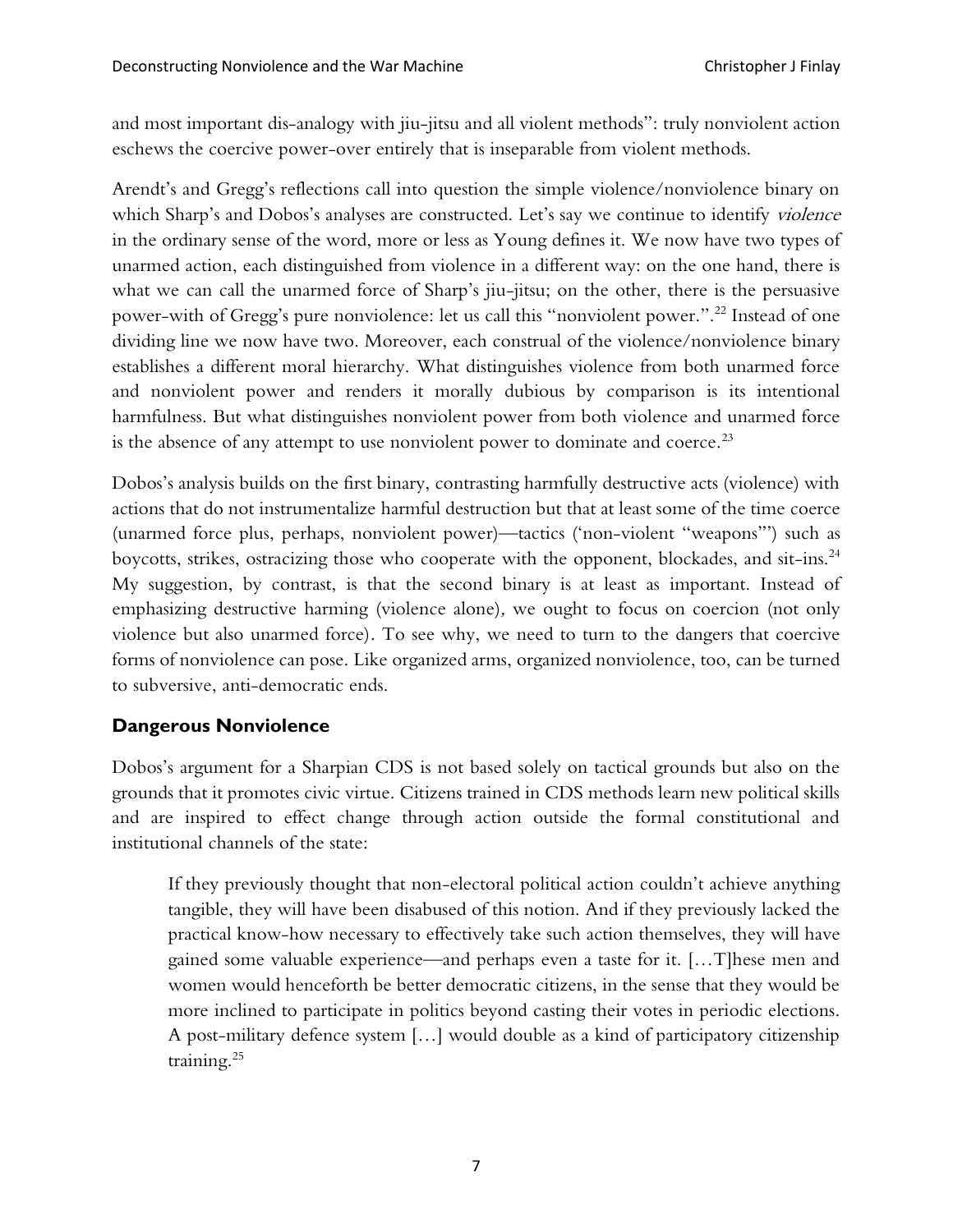Characterized in this way, what Sharp and Dobos propose sounds like it could deepen nonviolent power in a way that speaks particularly to Arendt's civic humanist orientation. But recent events point toward some dangers, too.

These come into view if we compare different types of *coup d'état*. One such possibility is exemplified by the storming of the U.S. Capitol on January 6, 2021. Robert O. Paxton, a historian of fascism, thought that Donald Trump's "open encouragement of civic violence to overturn an election crosse[d] a red line" that finally made it "not just acceptable but necessary" to describe Trumpism as "fascist."<sup>26</sup> He compared it to similar attempts to thwart the outcome of democratic elections by armed force in Europe in the 1930s. Other commentators at the time described the riot specifically as an "insurrection" and a "failed coup."<sup>27</sup> But perhaps when we picture a coup we might imagine something more orderly than this. More typical is a case like Chile in 1973 or Egypt in 2013, in which some of the generals step in to snuff out civilian power, arrest civilian leaders, and deploy troops to take control of state media. If Trump was engaged in an attempted *coup d'état*, he acted without this sort of military backing. But there is also a third possibility. It is more than imaginable that a coup might occur that chiefly employed nonviolent tactics.

We can see what this would look like by peering behind the growing violence of pro-Trump activists early in 2021. The Capitol riot was the final denouement in a longer, sustained attempt to mobilize popular and elite resistance to the democratic transfer of power—through nonviolent means classically associated with civil resistance. Organizers used social media to expand and galvanize support for the defeated incumbent and coordinate action. They deployed armies of volunteers to engage in different sorts of protest. Some posted themselves as "observers" at election counts, exerting pressure on officials with the ostensible aim of deterring anyone from disregarding pro-Republican votes. Others chanted "Stop the count" outside voting stations that were likely to contribute to the growing tally of Democrat votes. Various kinds of public protest were staged to pressure state officials. Some were more targeted, such as those staged at officials' offices or, as in the case of the Georgia Governor, at their residences. Other large, urban protests and rallies demonstrated public dissatisfaction more generally with the emerging electoral picture. Protesters' immediate aims varied, but the overarching political strategy seems to have converged in an effort to coerce some officials and representatives and embolden others within the U.S. electoral institutions into overturning the election result. Protesters hoped that these officials might do so by boycotting or thwarting procedures, for instance by refusing to validate electoral counts or by disregarding the state-level results when selecting electors to the Electoral College. If enough officials and representatives had been cajoled into coordinated action, then their withdrawal of support from legitimate electoral procedures—it seems to have been hoped—could have facilitated a bloodless coup (or what Secretary of State Mike Pompeo called "a smooth transition to a second Trump administration.") 28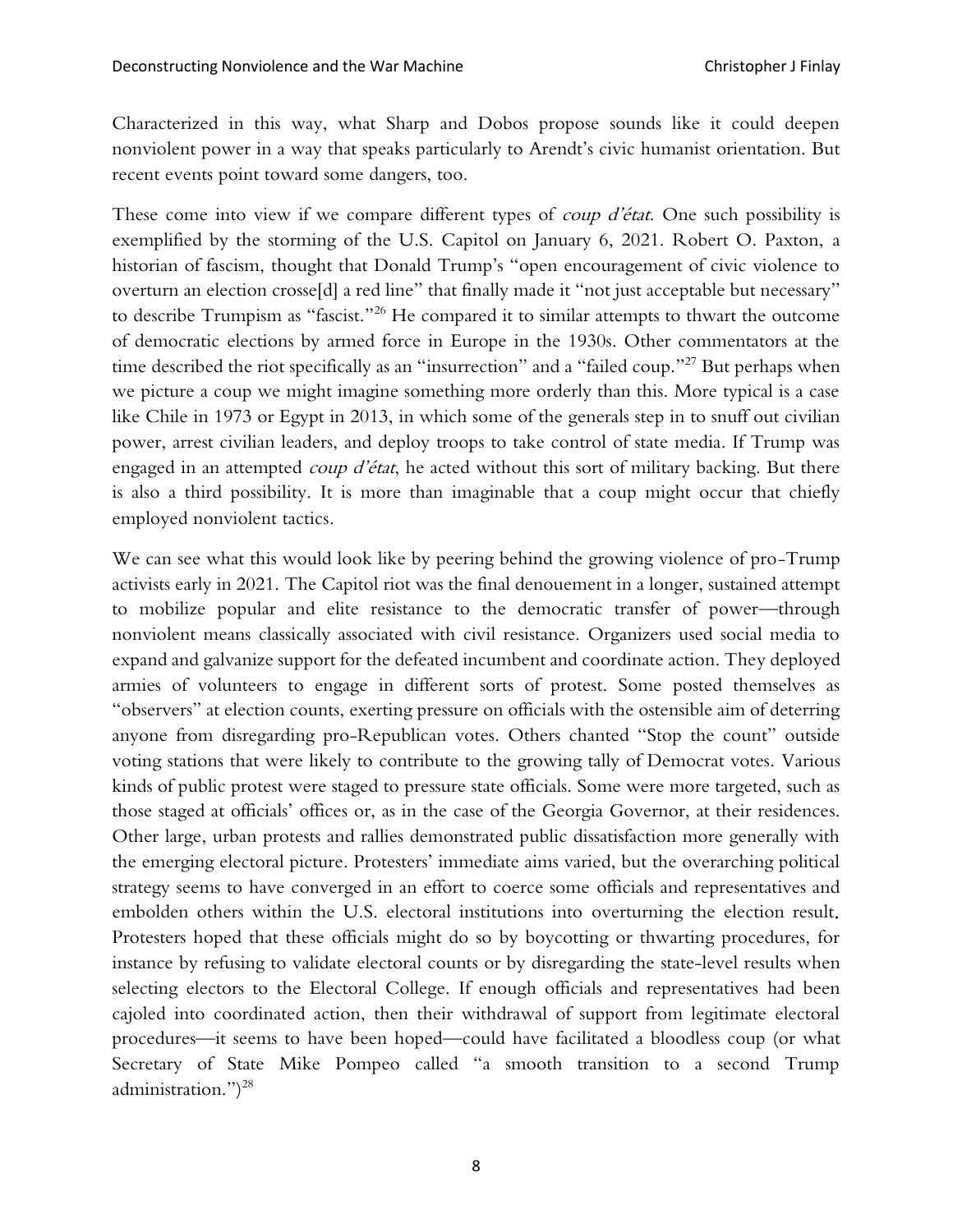Threats of violence often accompanied intimidation tactics, of course—sometimes they were implicit, as when protesters openly carried arms, and sometimes explicit, in threatening text and voice messages. Such threats fall well outside the Sharp playbook. But many of the tactics deployed on behalf of Trump can quite readily be characterized in terms redolent of civil resistance and CDS. At the very least, they show how powerful these methods could be if used for anti-democratic purposes. And this puts the civic skills they cultivate in quite a different light. Trump-supporting citizens, too, put their faith in "non-electoral political action," hoping it could "achieve [something] tangible." They showed a growing "inclin[ation] to participate in politics beyond casting their votes in periodic elections." And, following the lead of socialmedia influencers and networks, they learned how they might "effectively take such action themselves, [gaining] some valuable experience—and perhaps even a taste for it."<sup>29</sup>

If Trump's attempted coup employed some of the methods of non-violent civil resistance, it was thwarted by a different kind of non-violent—but also, crucially, non-coercive—action. What ultimately defeated the Trumpists was the continued, active power-with invested in institutions.<sup>30</sup> Even when their sympathies were Republican, most officials, representatives, and leaders were too deeply invested in the principles and practices constitutive of the U.S. political system to succumb to external pressure. This institutional investment and the coordinated action through which it is expressed is precisely what Arendt calls (nonviolent) power. By contrast, if coercive violence had any significance in those events, it was chiefly as a means available to the state (especially in the form of the National Guard) to contain the chaotic destruction threatened by frustrated pro-Trump activists once it had become clear that their attempt at civil subversion had failed.

## **Conclusion**

Sharp declares that, "[d]ue to their nonviolent nature, the weapons of civilian-based defense cannot generally be used for the purposes of repression."<sup>31</sup> This might be true, but it does not mean that these weapons cannot be used to bring about more repressive political outcomes. What is most threatening to the institutions of democracy is not the ability to inflict violent harm as such, but the widespread availability of the means of coercion. And this is precisely what the forms of civic action Sharp and Dobos envisage are designed to supply. The ability to inflict physical harm can, of course, amplify one's ability to coerce. But it is not the only means of doing so. The aim of CDS is to train citizens in a wide array of different techniques, many of which serve the purposes of resistance by coercing opponents. From the point of view of Gregg or Arendt, this is little different from training them in the use of arms.

From an Arendtian theoretical point of view, the sort of power that can truly provide hope of withstanding coup risk—whether from the armed forces or from a nonviolent army of CDS practitioners—is fundamentally different from the coercive power-over that many nonviolent tactics are designed to secure. Unless this power already exists within the institutions of the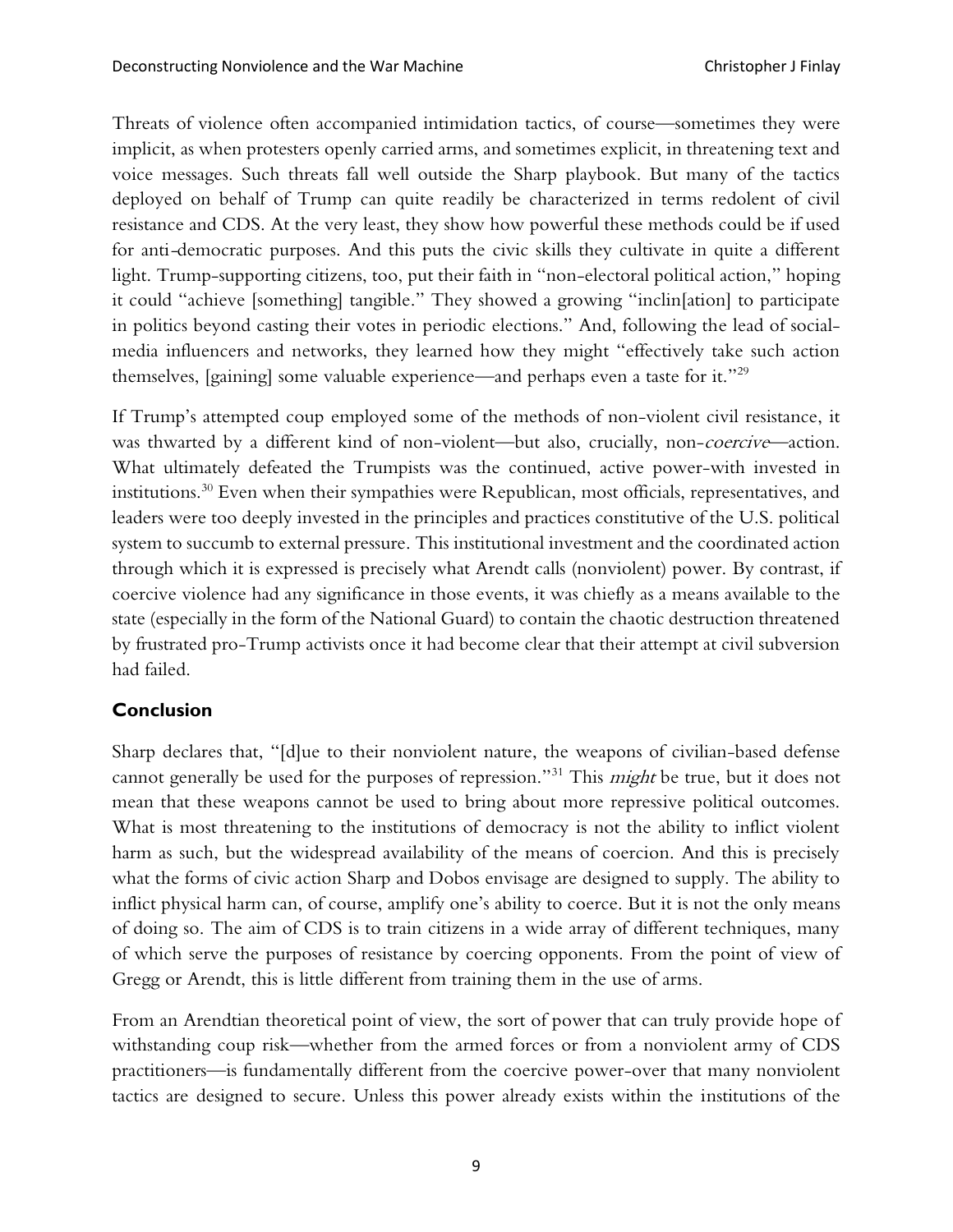state, turning to nonviolent means of resistance as an alternative to military force merely trades one form of subversion for another.

The use of coercion does, of course, potentially have a place in democratic political activism. In nonviolent forms (and perhaps in some cases even in violent forms) it has played a role in the establishment, defense, and deepening of democratic rights and institutions.<sup>32</sup> It can also help defend democratic power and its institutions from actions aimed at overturning them. But like all coercive means, their employment for such purposes must be constrained within an ethical framework that carefully defines the appropriate occasions for using them, the limited ends for which they might be used, and the restraints that activists must observe when using them. In other words, like violence itself, nonviolent methods of coercion need to be constrained and guided by an ethics akin to just war theory.<sup>33</sup>

### **NOTES**

6 Ibid., pp. 139-47.

<sup>1</sup> Erica Chenoweth and Maria Stephan, *Why Civil Resistance Works: The Strategic Logic of Nonviolent Conflict* (New York: Columbia University Press, 2011). See also Dustin Ells Howes, "The Failure of Pacifism and the Success of Nonviolence," *Perspectives on Politics,* 11:2 (2013): 427-46.

<sup>&</sup>lt;sup>2</sup> Ned Dobos, *Ethics, Security, and the War Machine: The True Cost of the Military (Oxford: Oxford University Press,* 2020).

<sup>3</sup> Ibid., p. 148.

<sup>4</sup> Ibid.*,* p. 156.

<sup>5</sup> Ibid., pp. 42-45.

<sup>7</sup> Iris Marion Young, "Violence Against Power: Critical Thoughts on Humanitarian Intervention," in Deen K Chatterjee and Don E Scheid (eds) *Ethics and Foreign Intervention,* Cambridge: Cambridge University Press, 2003, p. 253. I suspect the "significant […] in the lives of people" criterion draws the category too narrowly given the status we might wish to bestow on harms inflicted on animals even if human beings don't particularly care or don't suffer any secondary harm as a result.

<sup>8</sup> Dobos, *War Machine,* p. 151.

<sup>&</sup>lt;sup>9</sup> Ibid., p. 144.

<sup>10</sup> Hannah Arendt, *On Violence* (New York: Harcourt Books, 1969), p. 44.

<sup>11</sup> Ibid., p. 46.

<sup>12</sup> Hannah Arendt, *Between Past and Future* (London: Penguin, 2006), p. 22.

<sup>13</sup> Arendt, *On Violence*, pp. 35-40; Elizabeth Frazer and Kimberly Hutchings, *Violence and Political Theory*  (Cambridge: Polity, 2020), pp. 54-59, 76-82.

<sup>&</sup>lt;sup>14</sup> James Tully, "Introduction," in Richard Bartlett Gregg, *The Power of Nonviolence*, ed. James Tully (Cambridge: Cambridge University Press, 2018)*,* p. xxii.

<sup>&</sup>lt;sup>15</sup> Ibid., p. xxiii.

<sup>16</sup> Gregg, *Nonviolence*, p. 58

<sup>17</sup> Dobos, *War Machine,* p. 143; cf. James Pattison, *The Alternatives to War: From Sanctions to Nonviolence* (Oxford: Oxford University Press, 2018), p. 129 and Christopher Finlay, "How Subversive are Human Rights? Civil Subversion and the Ethics of Unarmed Resistance," in Michael Gross and Tamar Meisels (eds) *Soft War: the Ethics of Unarmed Conflict* (New York: Cambridge University Press, 2017).

<sup>&</sup>lt;sup>18</sup> Gene Sharp, *From Dictatorship to Democracy: A Conceptual Framework for Liberation*, fourth ed. (Boston: Albert Einstein Foundation, 2010), pp. 35-6.

<sup>&</sup>lt;sup>19</sup> Sharp also lists "disintegration," where opponents are "not simply be coerced" but suffer a dissolution of government when it "simply falls apart". Gene Sharp with the assistance of Bruce Jenkins, *Civilian-Based Defense: A Post-Military*